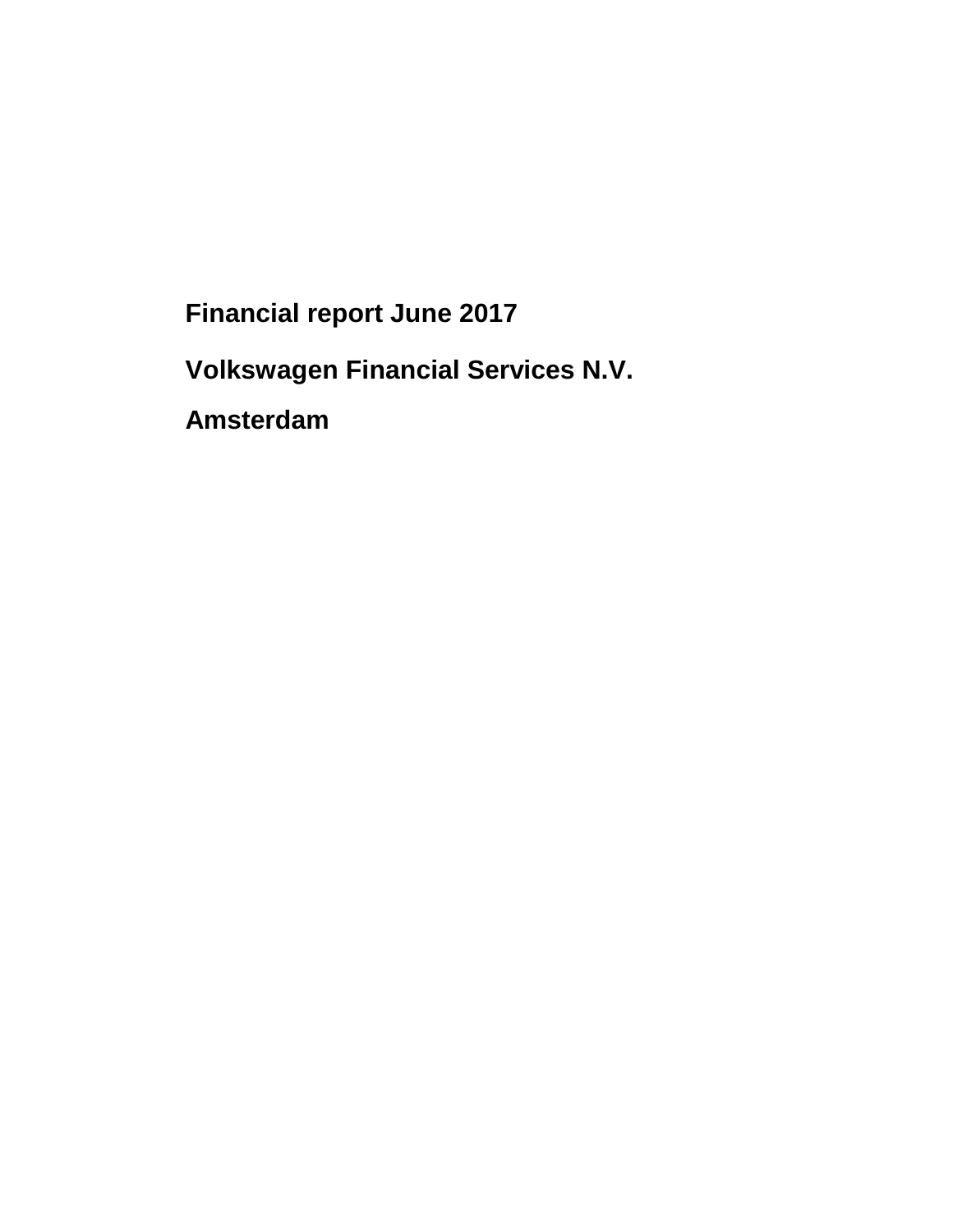### **Management report**

Volkswagen Financial Services N.V. ('FSNV' or 'the company') is one of the funding vehicles of Volkswagen Financial Services AG, Brunswick (FSAG) and its subsidiaries. FSNV raises funds from the capital markets by issuing notes and lends the proceeds on to Group and Joint Venture companies. Basis for the issuing activities are the  $\epsilon$  25 billion Debt Issuance Programme that adheres to the European Prospective Directive Standards and  $a \in \{10\}$  billion Multi Currency Commercial Paper Programme. All issues are guaranteed by the parent company FSAG. As per 30.6.2017 according to Moody`s, FSAG`s rating is set to P-1 (short term) and A2 (long term) with a negative outlook. Standard & Poor`s assessed FSAG`s creditworthiness as A-2 (short term) and BBB+ (long term) with a negative outlook.

Besides these programmes FSNV can utilize several uncommitted revolving credit facilities with international banks. This grants more flexibility in providing the Volkswagen group with small volumes and/or frequent tranches of funds if required.

Under the DIP Programme the company placed 5 issues with a total  $\epsilon$  equivalent of 1.3 billion. Under the CP Programme the company placed 33 issues with a total € equivalent of €847 million. The proceeds of these issues have been granted to the Volkswagen Financial Services Group companies.

The company redeemed DIP issues with a total  $\epsilon$  equivalent of 394 million and CP issues with a total  $\epsilon$  equivalent of 1,3 bln.

The financing activities are carried out in different currencies and interest terms. To avoid currency and interest risks, the company concludes interest- and currency swaps. The main business risks of FSNV are interest rate risk, currency risk, liquidity risk and credit risk. The Supervisory Board has set limits to restrict those risks. FSNV uses adequate tools to assess and to monitor them.

European Union regulations transformed into Dutch Law require the presentation of half year balance sheet figures in comparison to year-end figures of the previous year. Income statement figures compare the half year result with the corresponding half year result of the previous year

Interest income of € 8.8 million in the first half of 2016 decreased to € 6.2 million in the first half of 2017. Result after taxes added up to € 4.0 million in the first six months of 2017 (2016: € 5.6 million)

For the whole year 2017 we expect a continuation of the first six months' level with regard to FSNV´s business volume. Interest income and result after taxes are expected to be lower than the 2016 figures.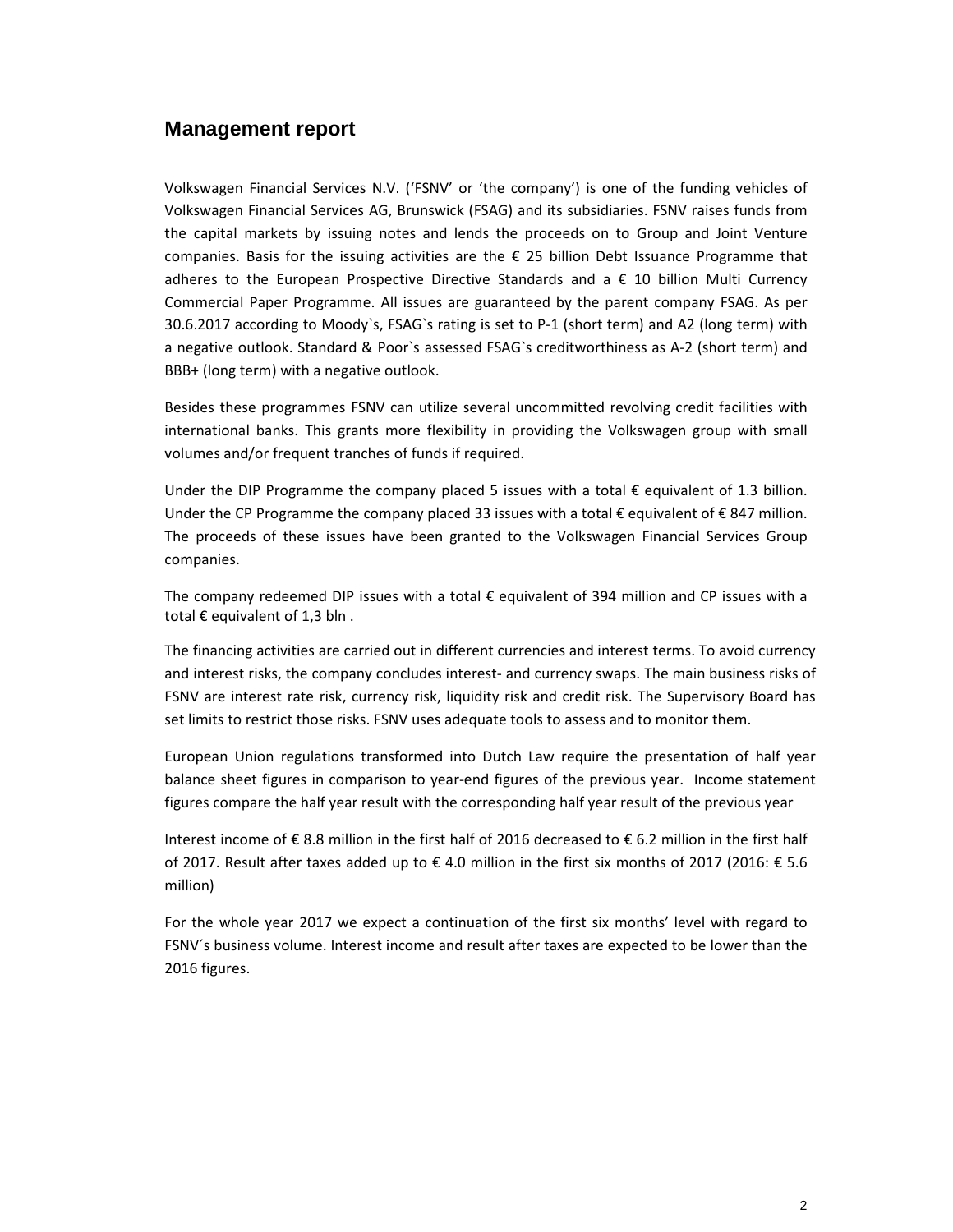Government authorities in a number of jurisdictions have commenced investigations regarding findings of irregularities in relation to nitrogen oxide emissions that had been discovered in emissions tests on certain vehicles with Volkswagen Group diesel engines.

In December 2016 Volkswagen AG and the US Department of Justice, the US Environmental Protection Agency (EPA) and the California Air Resources Board (CARB) agreed that Volkswagen will pay fines of approximately 19 billion EUR, settling the legal cases.

Further provisions for fines and pending legal cases in other countries are evaluated and are going to be taken into consideration.

The majority of FSNV's borrowers have either financed cars with affected diesel engines or have them in their lease car inventory. However, investors and the financial markets assess the risks FSNV is exposed to on the background of the guarantee by FSAG, since investors have full recourse to FSAG. FSNV management has also assessed the impact of the "diesel emission issue" on the borrowers of FSNV by analysing in detail the financial situation of the borrowers as well as budget forecasts and concluded that FSNV is not exposed to higher credit risk.

The Management Board declares that to the best of their knowledge:

- 1. the financial statements for the first half year of 2017 give a true and fair view of the assets, the liabilities, the financial position and the results of the company; and
- 2. the management report gives a true and fair view of the company's situation as at the balance sheet date, the events that occurred during the first half year and the risks to which the company is exposed.

Amsterdam, 26 July 2017 **Canadian Exercise 2018** Original has been signed by

Thomas Fries, Managing Director

Bernd Bode, Managing Director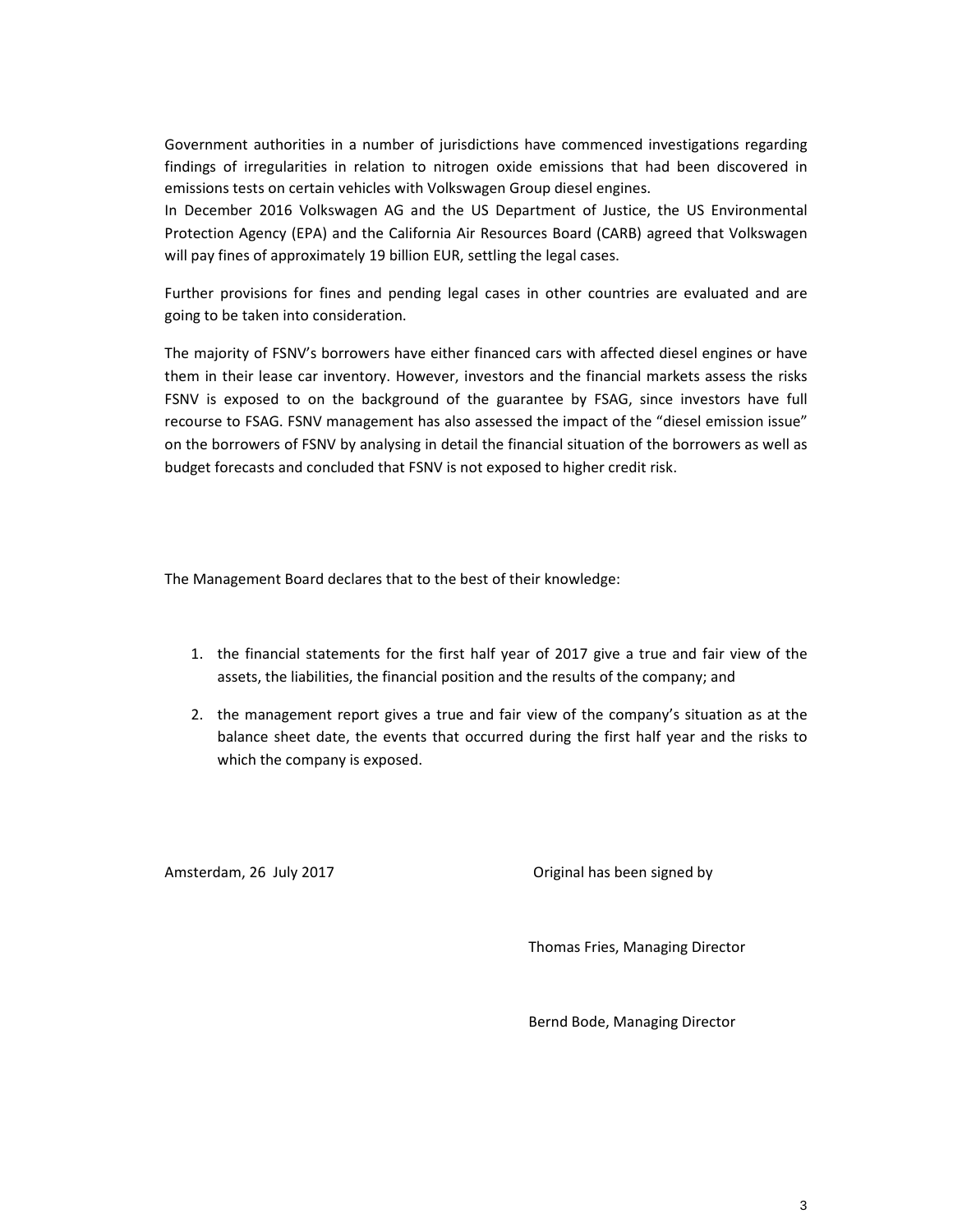# **Balance sheet as at 30 June 2017**

### **(unaudited)**

|                                                                                                           | 30 June 2017           |                | 31 December 2016       |                |
|-----------------------------------------------------------------------------------------------------------|------------------------|----------------|------------------------|----------------|
| Assets                                                                                                    | <b>EUR'000</b>         | <b>EUR'000</b> | <b>EUR'000</b>         | <b>EUR'000</b> |
| <b>Fixed assets</b>                                                                                       |                        |                |                        |                |
| Financial fixed assets:                                                                                   | 1                      |                |                        |                |
| Shares in participations<br>Loans to Volkswagen group<br>Companies                                        | 3,212,553              |                | 1<br>3,252,324         |                |
| Loans to joint ventures of the<br>Volkswagen group                                                        | 208,884                |                | 165,071                |                |
| <b>Total fixed assets</b>                                                                                 |                        | 3,421,438      |                        | 3,417,396      |
| <b>Current assets</b><br>Receivables due from<br>Volkswagen group companies<br>Receivables due from joint | 2,644,831              |                | 2,816,117              |                |
| ventures of the Volkswagen<br>group                                                                       | 898,244                |                | 1,125,280              |                |
| Loans to external parties<br>Other assets<br>Prepaid and deferred charges                                 | 500<br>25,238<br>5,639 |                | 500<br>32,339<br>4,629 |                |
| <b>Total current assets</b>                                                                               |                        | 3,574,452      |                        | 3,978,865      |
| Cash at banks and in hand                                                                                 |                        | 5,005          |                        | 2,093          |
| <b>Total assets</b>                                                                                       |                        | 7,000,895      |                        | 7,398,354      |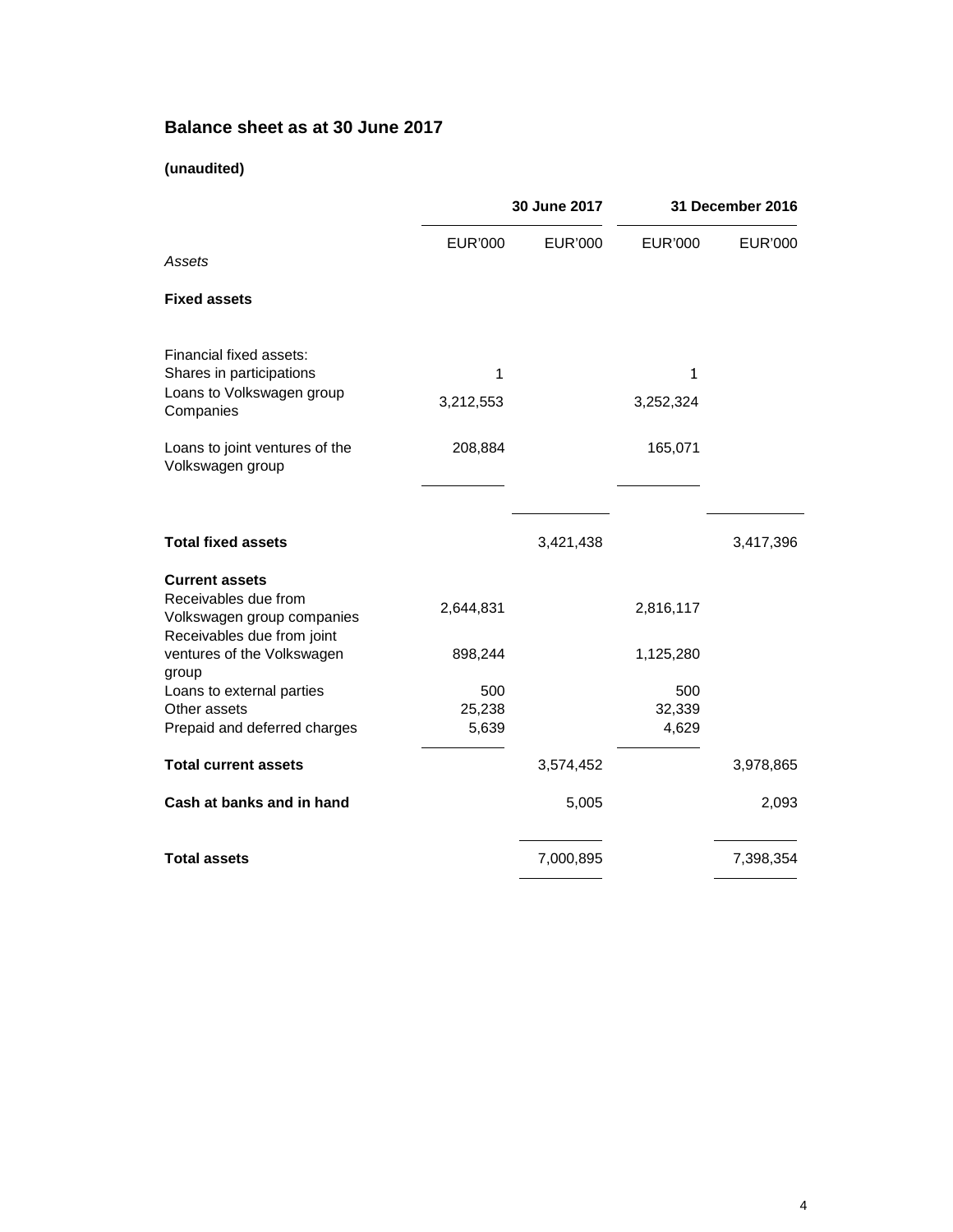### **(unaudited)**

|                                                                                                                                                         | 30 June 2017                                        |                | 31 December 2016                                      |                |
|---------------------------------------------------------------------------------------------------------------------------------------------------------|-----------------------------------------------------|----------------|-------------------------------------------------------|----------------|
| Shareholder's equity and<br>liabilities                                                                                                                 | <b>EUR'000</b>                                      | <b>EUR'000</b> | <b>EUR'000</b>                                        | <b>EUR'000</b> |
| <b>Shareholder's equity</b><br>Share capital<br>Share premium reserve<br>Retained earnings<br>Current earnings                                          | 454<br>1,115,000<br>121,626<br>4,020                |                | 454<br>995,000<br>121,626                             |                |
| Total shareholder's equity                                                                                                                              |                                                     | 1,241,100      |                                                       | 1,117,080      |
| <b>Long-term liabilities</b><br><b>Bonds</b><br>Liabilities to Volkswagen group<br>companies                                                            | 2,908,187<br>267,367                                |                | 1,766,202<br>1,151,193                                |                |
| <b>Total long-term liabilities</b>                                                                                                                      |                                                     | 3,175,554      |                                                       | 2,917,395      |
| <b>Current liabilities</b><br><b>Bonds</b><br>Commercial papers<br>Liabilities to Volkswagen group<br>companies<br>Other liabilities<br>Deferred income | 544,879<br>797,307<br>1,178,237<br>32,581<br>31,237 |                | 854,687<br>1,230,687<br>1,215,889<br>34,408<br>28,208 |                |
| <b>Total current liabilities</b>                                                                                                                        |                                                     | 2,584,241      |                                                       | 3,363,879      |
| Total shareholder's equity<br>and liabilities                                                                                                           |                                                     | 7,000,895      |                                                       | 7,398,354      |